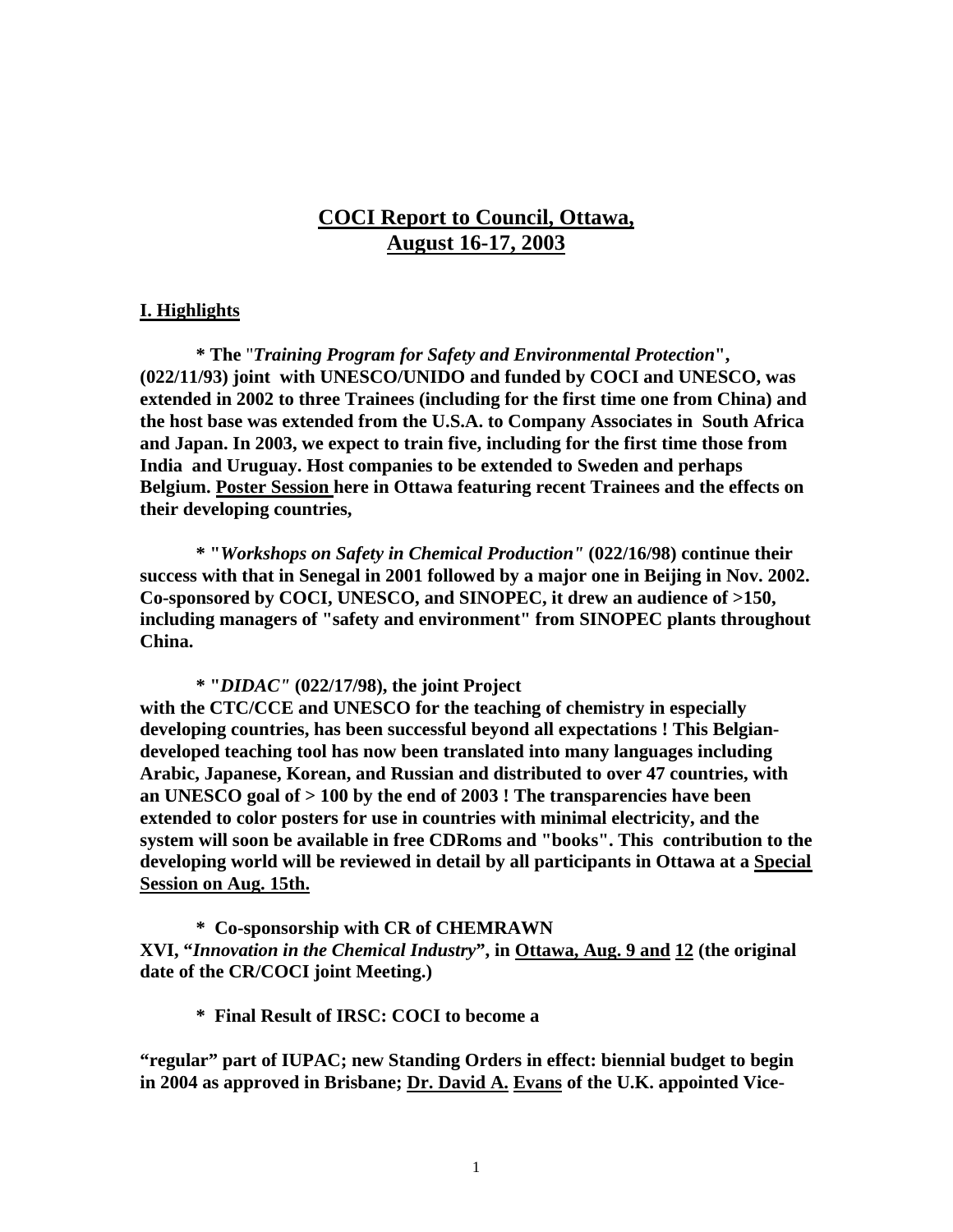**Chair and Chair-elect – to be introduced later – increasing emphasis on** *"Public Perception of Chemistry".*

### **II. Activities by Goals of the Strategic Plan**

**\* Goal a) "global issues" Goal b) "assist chemistry-related industry" Goal d) "communication, individuals, organiz's, developing countries"**

#### **+ "Training Program" - \$5K from UNESCO 02/03 2002**

| ZUUZ            |                                   |                     |
|-----------------|-----------------------------------|---------------------|
| <b>Trainee</b>  | <b>Home Country</b>               | <b>Host Company</b> |
| G. H. Zhang     | China (SINOPEC)                   | B.P. Chem., USA     |
| T.S. Gwaza      | Nigeria (Shell)                   | Sasol, S. Africa    |
| K. Khisa        | Kenya(UNIDO)                      | Sankyo, Japan       |
| 2003            |                                   |                     |
| G.S. Grover     | India (NCL)                       |                     |
| J. O. Babalola  | Nigeria (U. Ibadan)               |                     |
| A. L. Arocena   | <b>Uruguay (Lab. Gautier)</b>     |                     |
| F. B. Moreira   | Uruguay (U. of Ur.)               |                     |
| J. N. Bochaberi | Kenya (Nat. Cleaner Prod'n. Ctr.) |                     |
|                 |                                   |                     |

**+ "Workshops"**

**The Nov. 200,2002 Workshop in Beijing featured Speakers from our CA's whose addresses ranged from governmental rules and "policing" of them, through the use of Responsible Care to assist in management controls, to efforts of a major international company to maintain Product Stewardship. It was chaired by SINOPEC's Head of Safety and Environment and also included government representatives. Mr. Jiming Wang, President of SINOPEC, hosted a stimulating banquet for all speakers and organizers.**

### **+ "CHEMRAWN XVI"**

**Joint CR-COCI Proposal for \$3.1K assistance granted. The meetings in Ottawa will examine ways to improve the progression from creative idea to invention and then to innovative industrial processes and unique products.**

**Goal e) "enhancement of chemical ed."**

### **+ DIDAC**

**UNESCO has supported by well over \$100K in the last few years. IUPAC contributed \$10K (joint COCI/CCE Proposal) this year for preparation of CD-ROMs and books. CCE will manage for IUPAC in future. Evaluation process to begin in Ottawa.**